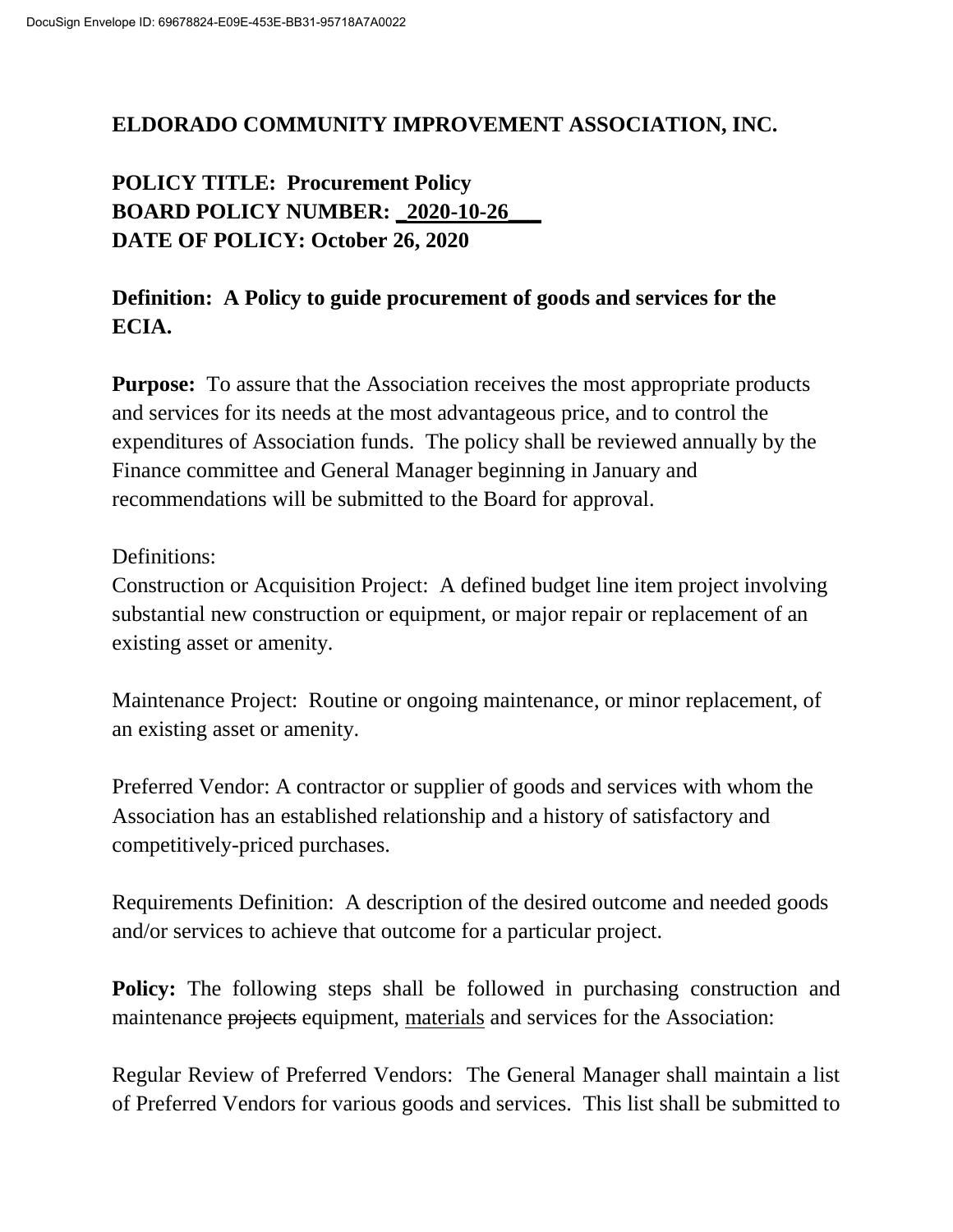the Finance Committee every January, for review and recommendation of any changes, to the Board of Directors.

## FOR CONSTRUCTION PROJECTS:

# **1. Assure that the Procurement is authorized by an existing budget or specific Board direction**

The General Manager shall determine whether a proposed procurement is authorized by an existing approved budget. If a new authorization, or reallocation from an existing budget, is required, the Finance and other Committee(s) will assist the General Manager in preparing a definition and cost estimate, and list of potential funding sources, to provide the Board with enough information to determine whether the Board wishes the Procurement to proceed.

# **2. Initiate "Procurement File"**

Sufficient documentation shall be maintained to demonstrate how requirements for any particular procurement were generated and bids were solicited, reviewed and contracts or purchase orders issued. The file may be in paper form, or electronic.

# **3. Determine Requirements and Probable Cost**

The General Manager or other requester shall provide a Requirements Definition and the probable cost. If there are brand, quality, previous or ongoing supplier or other considerations, they shall be documented to the Procurement File before additional work is done on the procurement. For purchases under \$2,500, the Requirements Definition may consist of an e-mail or other informal note, from a committee or other source. For purchases over \$2,500, a formal Requirements Definition shall be required, and a copy included in the Procurement File.

## **4. Research Potential Vendors**

Vendors may include sources used before, preferred or customary vendors (depending on amount), or recommended by the initiator of the Requirements Definition. If these are not sufficient or applicable, recommendations may be sought from other Associations, local governments, personal contacts or recommendations, or through the Internet.

# **5. Contact Potential Vendors**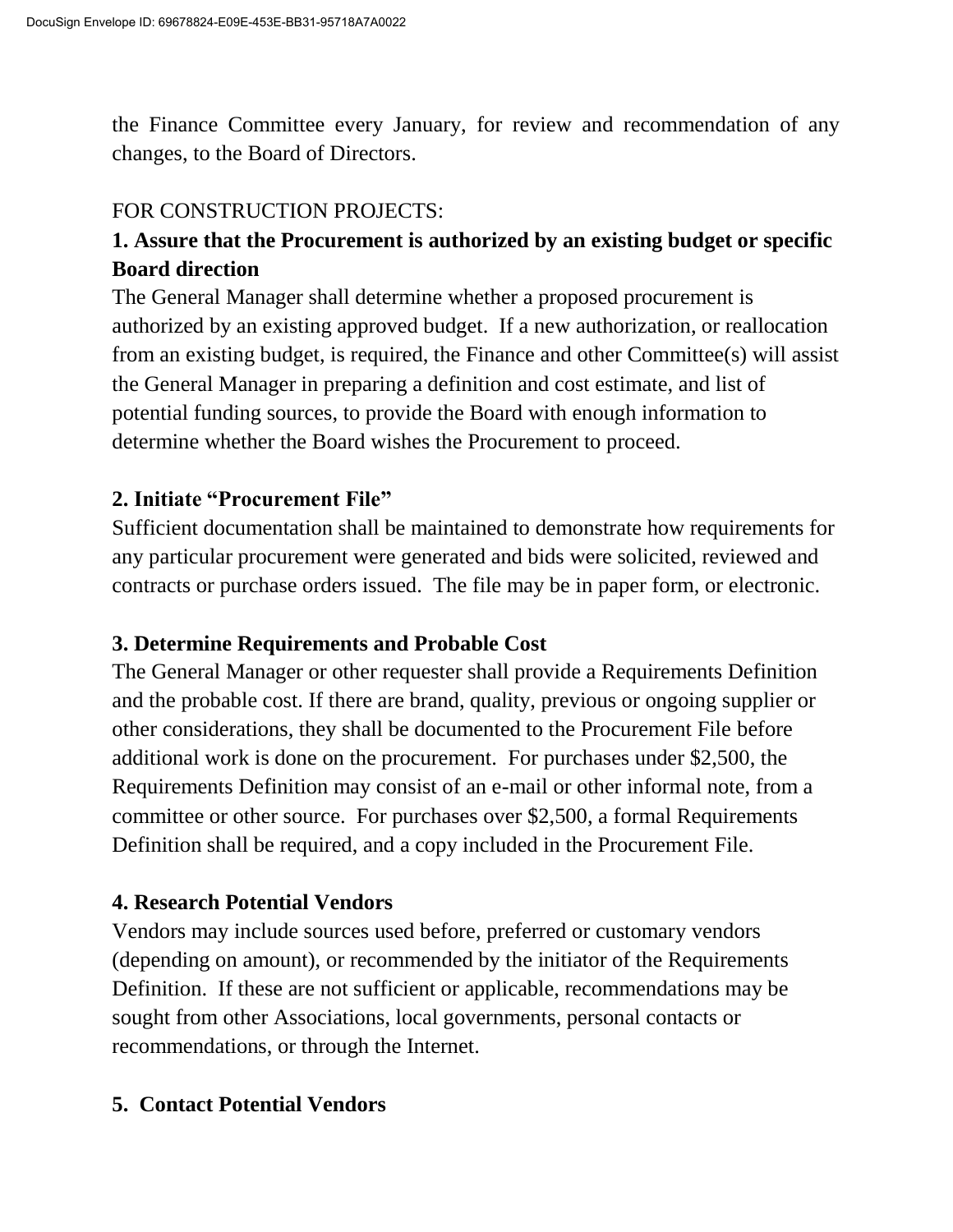Potential vendors should be contacted to obtain an indication of their interest, ability to provide the goods or services needed, any suggestions regarding methods and materials, and any insight into costs or possible cost savings.

#### **6. Request Quotes**

Procurements shall not be broken into smaller parts to evade these requirements. Quotes shall be obtained as follows:

| AMOUNT OF PROCUREMENT | MINIMUM # OF BIDS REQUESTED                          |
|-----------------------|------------------------------------------------------|
| $$1 - 2,500$          | Optional (as determined by GM                        |
| $$2,501 - 10,000$     | 2 Bids (May be informal)                             |
| $$10,001 - 25,000$    | <sup>1</sup> 3 Bids (Written Bids to Specifications) |
| Over \$25,000         | $\beta$ Bids + Formal RFP/RFQ                        |

Written quotes are preferred, but for procurements under \$10,000 e-mail or phone quotes are acceptable, as long as any verbal quotes are documented in writing, in sufficient detail to avoid ambiguity or confusion. For procurements over \$10,000, bids by prospective vendors responding to the specifications provided are required in writing. For procurements over \$25,000, a formal Request for Proposal or Quotation including a detailed Specification shall be issued, and a formal written proposal from vendors required.

### **7. Review Quotes or Bids and Select Vendor**

A selection of Vendor shall include consideration of price, capability, quality, and terms; occasionally other items such as materials, methods, technology or location may also be included. All foreseeable costs such as shipping and taxes shall be included in evaluating prices. A Selection Memo shall be provided to the Procurement File to explain how all factors were weighed in choosing a Vendor. In some procurements, additional advice from committees or individuals for evaluation and selection may be sought.

## **8. Sole Source Justification**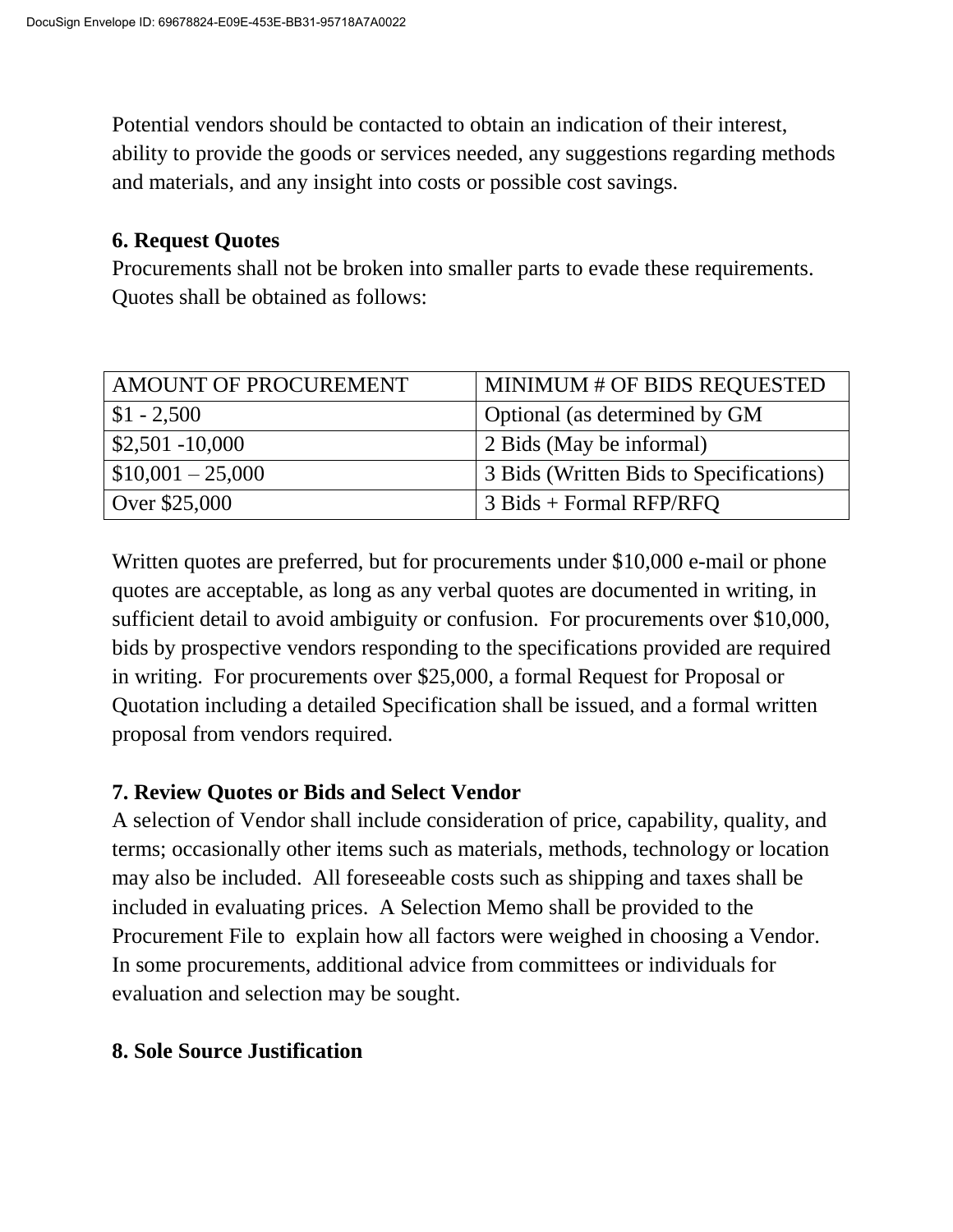Occasionally, only a single qualified vendor may be available, or other circumstances may make it advantageous or necessary to utilize a single source. For Procurements over the \$2,500 threshold, a written Sole Source Justification memo shall be provided to the Board and included in the Procurement File before the Procurement is made, except in case of an emergency. This memo shall be provided to the Board, which may require additional bids if it disagrees.

#### 9. Issue Contract

The Contract shall reference the bid submitted by the selected Vendor and incorporate contents of the Specification, Request for Quotation, and Bid as appropriate and agreed, either explicitly or by reference. A contract shall be prepared in accordance with the template attached (Contract).

## FOR MAINTENANCE SERVICES AND PRODUCTS

For the purpose of this policy, maintenance services are defined as those services which are essentially "commodities" in the existing marketplace. This would include services such as landscaping, painting, mowing, pavement sealing, etc. Products are defined as items readily available without modification from retail vendors including online vendors. This would include items such as hardware, small mechanical equipment, computers, cameras, office supplies, etc.

## **1. Assure that there is either existing budget for the request or specific Board direction**

2. Select the appropriate Vendor in line with the following requirements:

| <b>AMOUNT OF purchase</b> | <b>MINIMUM # OF BIDS OR PRICES</b>      |
|---------------------------|-----------------------------------------|
| $\vert$ \$1 - 2,500       | Optional (as determined by GM           |
| Over \$2,500              | 3 Bids or Price Checks at Retail Stores |
|                           | or online Sites                         |

3. After the Vendor is selected, the GM will prepare a purchase order in accordance with the attached template (PO).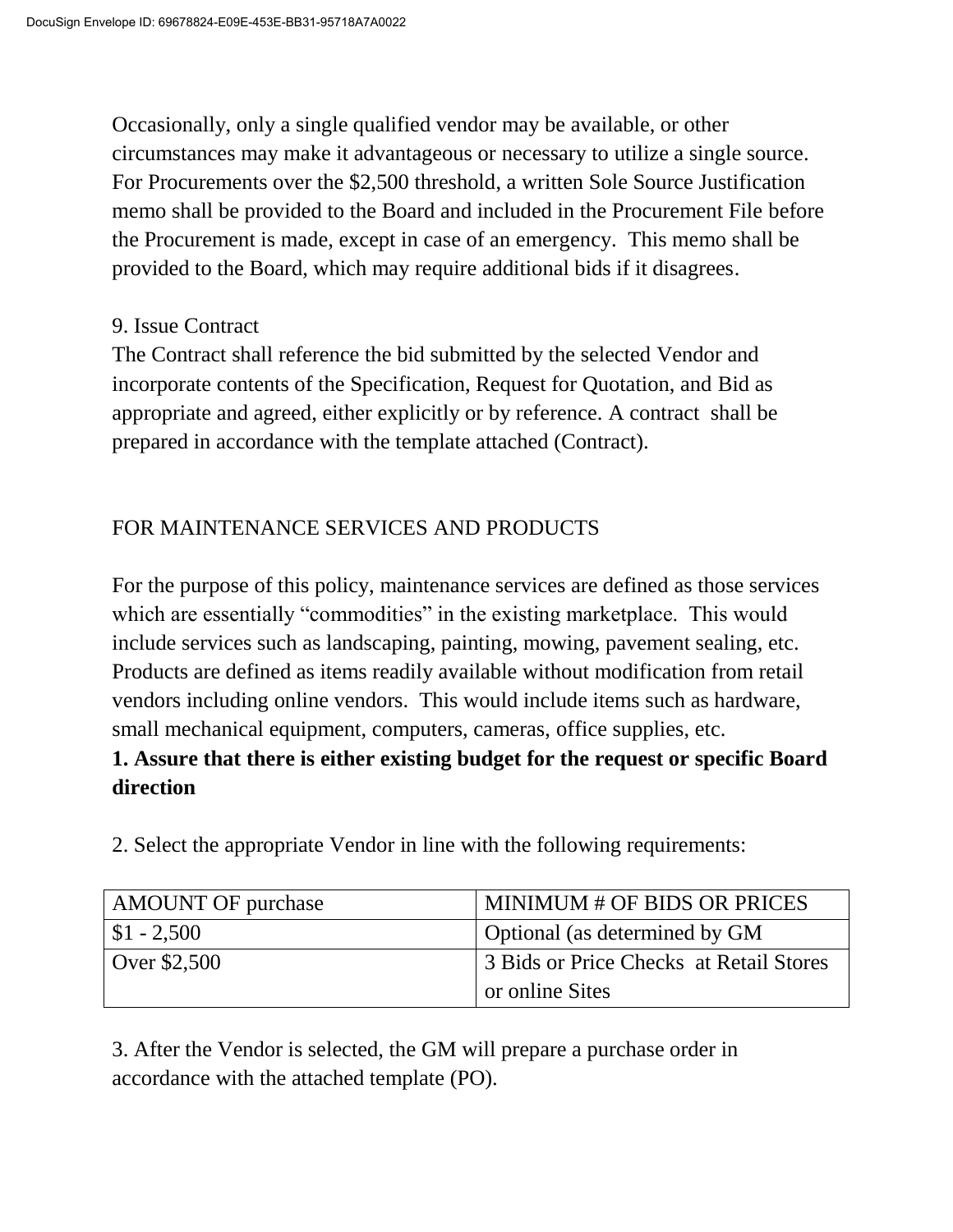### **4. Sole Source Justification**

A Preferred Vendor may be used on a Sole Source basis at the discretion of the General Manager. When a Preferred Vendor is not available, it may still happen that only a single qualified vendor may be available, or other circumstances may make it advantageous or necessary to utilize a single source. For Procurements over the \$2,500 threshold for non-Preferred Vendors, a written Sole Source Justification memo shall be provided to the Board and included in the Procurement File.

**Procure Goods or Services** In the case of a purchase from a retail store or online site, the GM shall assure that the purchase price and terms, including warranty and return provisions, are competitive and acceptable. In the case of goods or services purchased as a result of a vendor quote, the GM shall issue a Purchase Order with Terms and Conditions acceptable to the ECIA, and incorporating any vendor quotation or correspondence by reference.

### **Emergency Procurements**

In emergencies (life, health, safety, preservation of Association Property, limitation of Association liability), the GM may contract up to \$15,000 to prevent damage and maintain a safe environment. This will be reported to the Board President as soon as possible or within no more than twenty four hours and a report will be made for the next Board Meeting. All subsequent repairs will require a formal procurement.

## **Additional Expenses**

Once a project or procurement has begun, additional expenses incurred due to unforeseen circumstances cannot exceed 10% of the original bid price or \$5,000, whichever is smaller, unless approved by the Board of Directors. Mailing, freight, or taxes not included in the original bid may be added up to \$500.